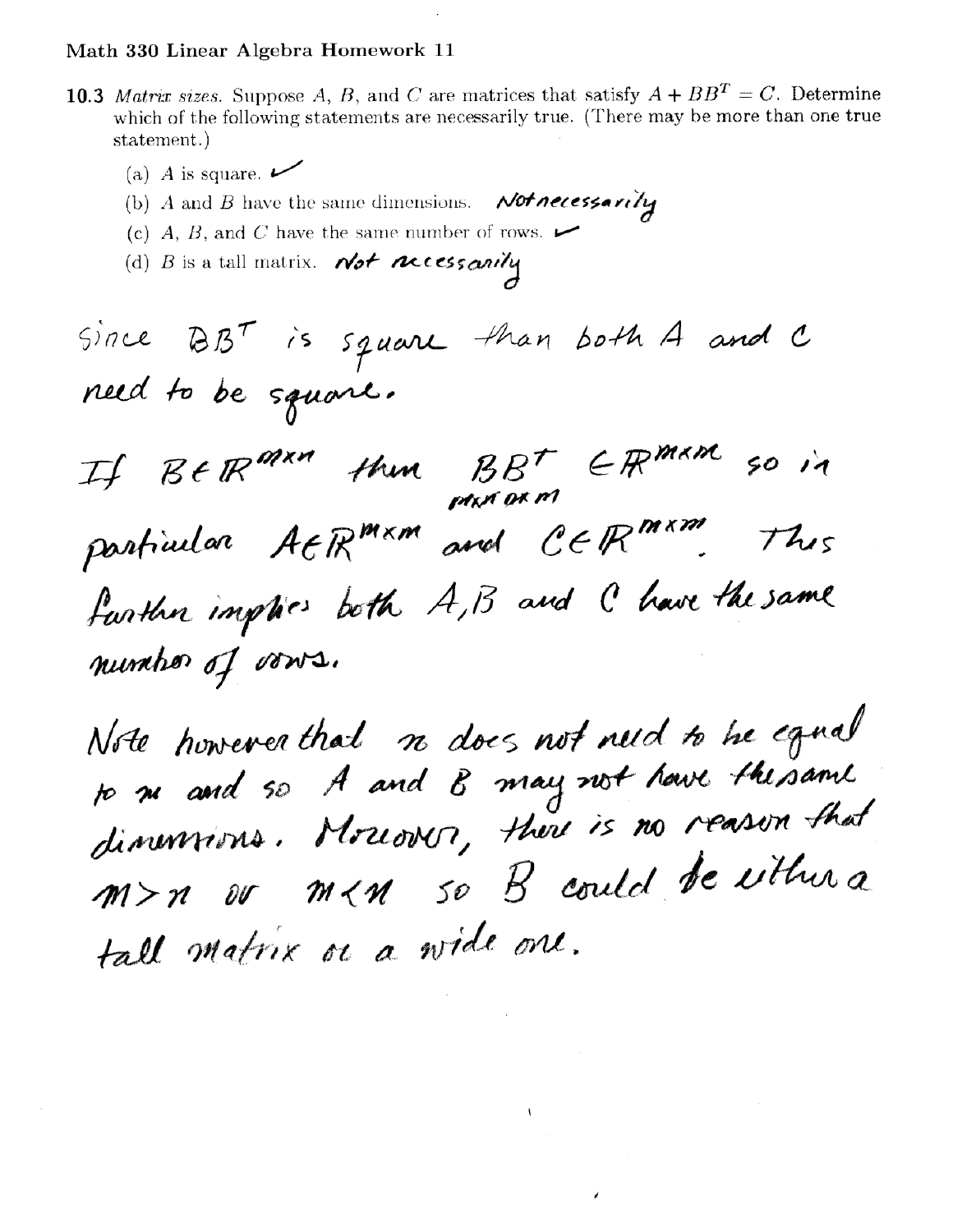**10.6** *Product of rotation matrices.* Let A be the  $2 \times 2$  matrix that corresponds to rotation by  $\theta$  radians, defined in (7.1), and let B be the 2 × 2 matrix that corresponds to rotation by  $\omega$  radians. Show that AB is also a rotation matrix, and give the angle by which it rotates vectors. Verify that  $AB = BA$  in this case, and give a simple English explanation.

$$
B_{\gamma}(7,t) \text{ are have that}
$$
\n
$$
A = \begin{bmatrix} \cos\theta & -\sin\theta \\ \sin\theta & \cos\theta \end{bmatrix}
$$
\n
$$
B = \begin{bmatrix} \cos\omega & -\sin\omega \\ \sin\omega & \cos\omega \end{bmatrix}
$$
\n
$$
B = \begin{bmatrix} \cos\omega & -\sin\omega \\ \sin\omega & \cos\omega \end{bmatrix}
$$
\n
$$
(Baupuh'ay-yields+bot)
$$
\n
$$
AB = \begin{bmatrix} \cos\theta & -\sin\theta \\ \sin\theta & \cos\theta \end{bmatrix} \begin{bmatrix} \cos\omega & -\sin\omega \\ \cos\omega & \cos\omega \end{bmatrix}
$$
\n
$$
= \begin{bmatrix} \cos A\cos\omega - \sin A\sin\omega & -\cos B\sin\omega - \sin B\cos\omega \\ \sin B\cos\omega + \cos B\sin\omega & -\sin B\sin\omega + \cos B\cos\omega \end{bmatrix}
$$
\n
$$
Bcaal Hucangla addition formulas
$$
\n
$$
6ia(ak) = \sin a\cos b + \cos a \sin b
$$
\n
$$
cos(ak) = \cos a \cos b - \sin a \sin b
$$
\n
$$
Baplyiny Huse aeth a = b \text{ and } b = w \text{ yields } Hod
$$
\n
$$
AB = \begin{bmatrix} \cos(\theta + w) & -\sin(\theta + w) \\ \sin(\theta + w) & \cot(\theta + w) \end{bmatrix}
$$
\n
$$
abich c, Hu roldion matrix do the angle  $\theta + w$ .
$$

 $\epsilon$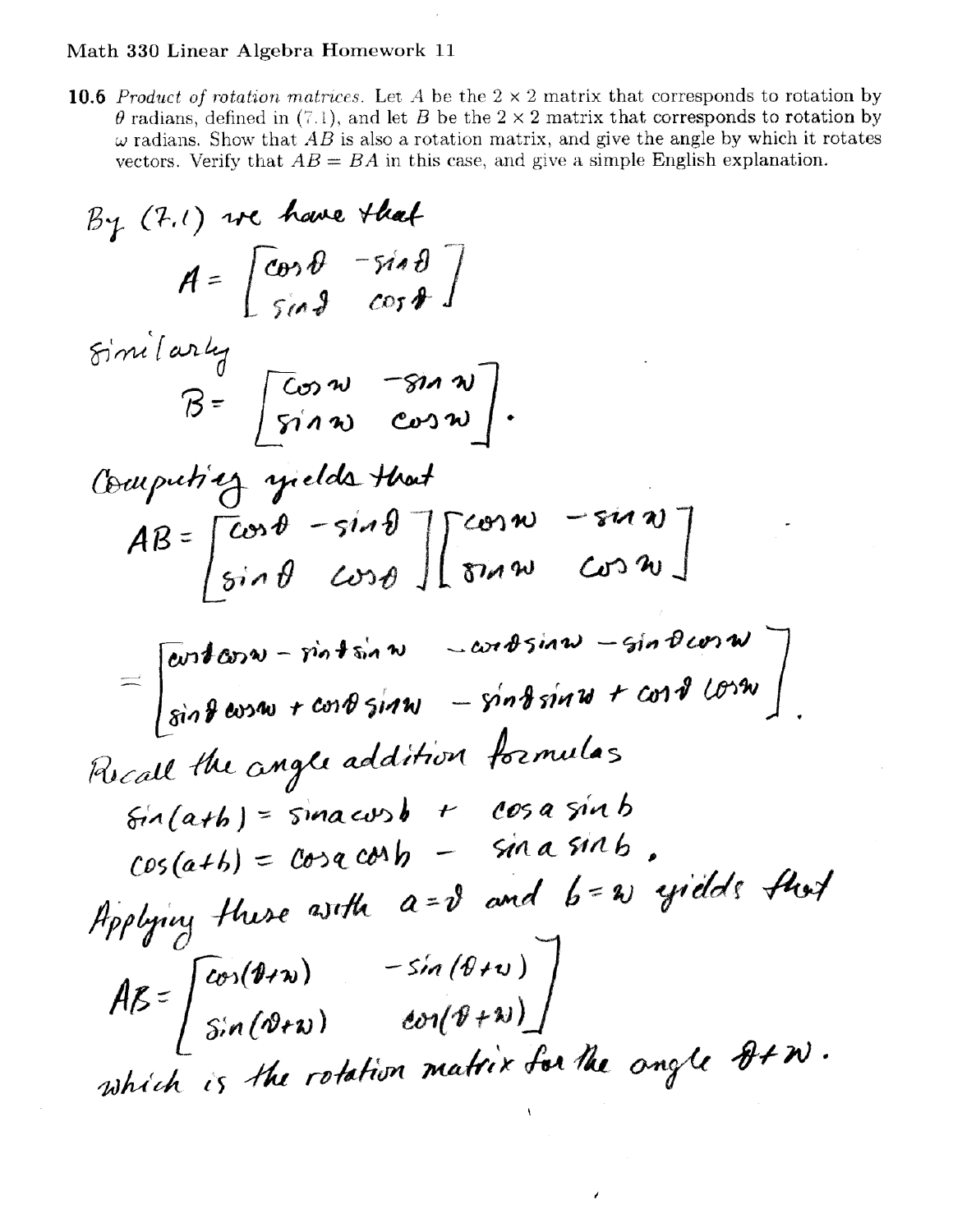10.6 continues... also note that  $BA = \begin{bmatrix} cos w & -sin w \\ sin w & cos w \end{bmatrix} \begin{bmatrix} cos \theta & -sin \theta \\ sin \theta & cos \theta \end{bmatrix}$ is exactly the same, except with the roles of wand<br>if switched Thus BA is also the retation matrix An English this means that rotating am object first by of and then by a degrees is the same degrees and then by I degrees.

 $\label{eq:2.1} \begin{split} \mathcal{L}_{\text{max}}(\mathbf{r}) & = \mathcal{L}_{\text{max}}(\mathbf{r}) \mathcal{L}_{\text{max}}(\mathbf{r}) \,, \end{split}$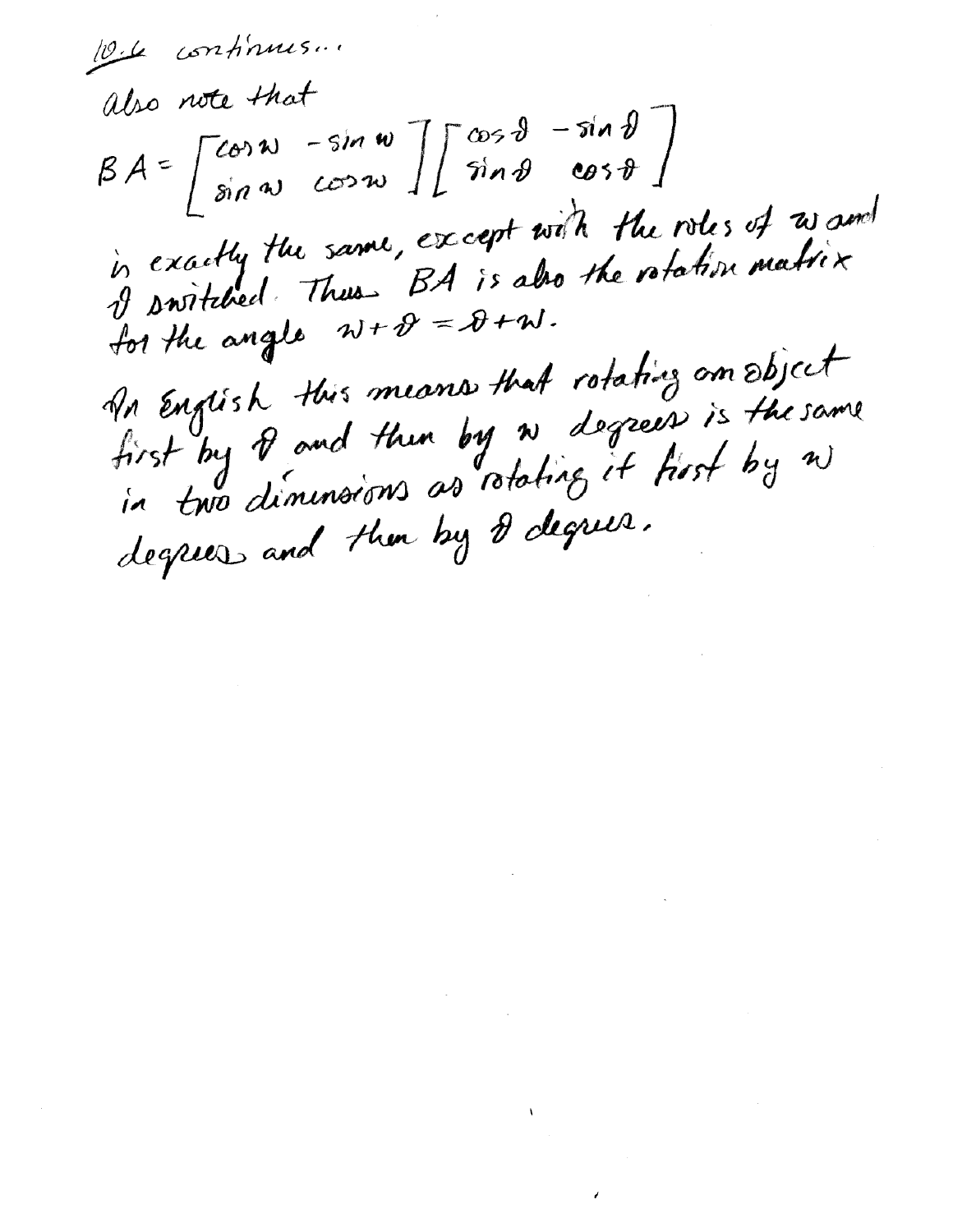- **10.11** Trace of matrix-matrix product. The sum of the diagonal entries of a square matrix is called the *trace* of the matrix, denoted  $tr(A)$ .
	- (a) Suppose A and B are  $m \times n$  matrices. Show that

$$
\text{tr}(A^T B) = \sum_{i=1}^m \sum_{j=1}^n A_{ij} B_{ij}.
$$

What is the complexity of calculating  $tr(A^T B)$ ?

- (b) The number  $tr(A^T B)$  is sometimes referred to as the inner product of the matrices A and B. (This allows us to extend concepts like angle to matrices.) Show that  $tr(A^T B) = tr(B^T A).$
- (c) Show that  $tr(A^T A) = ||A||^2$ . In other words, the square of the norm of a matrix is the trace of its Gram matrix.
- (d) Show that  $tr(A^T B) = tr(B A^T)$ , even though in general  $A^T B$  and  $B A^T$  can have different dimensions, and even when they have the same dimensions, they need not be equal.

(a) By definition 
$$
C = A^T B
$$
 means  
\n $C_{ij} = \sum_{k=1}^{m} (A^T)_{ik} B_{kj} = \sum_{k=1}^{m} A_{ki} B_{kj}$ 

and the trace is

$$
tr(A^{T}B) = tr C = \sum_{i=1}^{m} C_{ii} = \sum_{i=1}^{n} \sum_{k=1}^{m} A_{ki} B_{ki}
$$

The complexity of calculating in 
$$
O(mn)
$$
.

(b) 
$$
X_{i} \in D = B^{T}A
$$
. Then  
\n
$$
D_{ij} = \sum_{k=1}^{m} (B^{T})_{ik} A_{kj} = \sum_{k=1}^{m} B_{ki} A_{kj}
$$
\n
$$
end
$$
\n
$$
tr(B^{T}A) = tr(D) = \sum_{i=1}^{m} D_{ij} = \sum_{k=1}^{m} \sum_{k=1}^{m} B_{ki} A_{kj}
$$
\n
$$
which is the same as tr(A^{T}B).
$$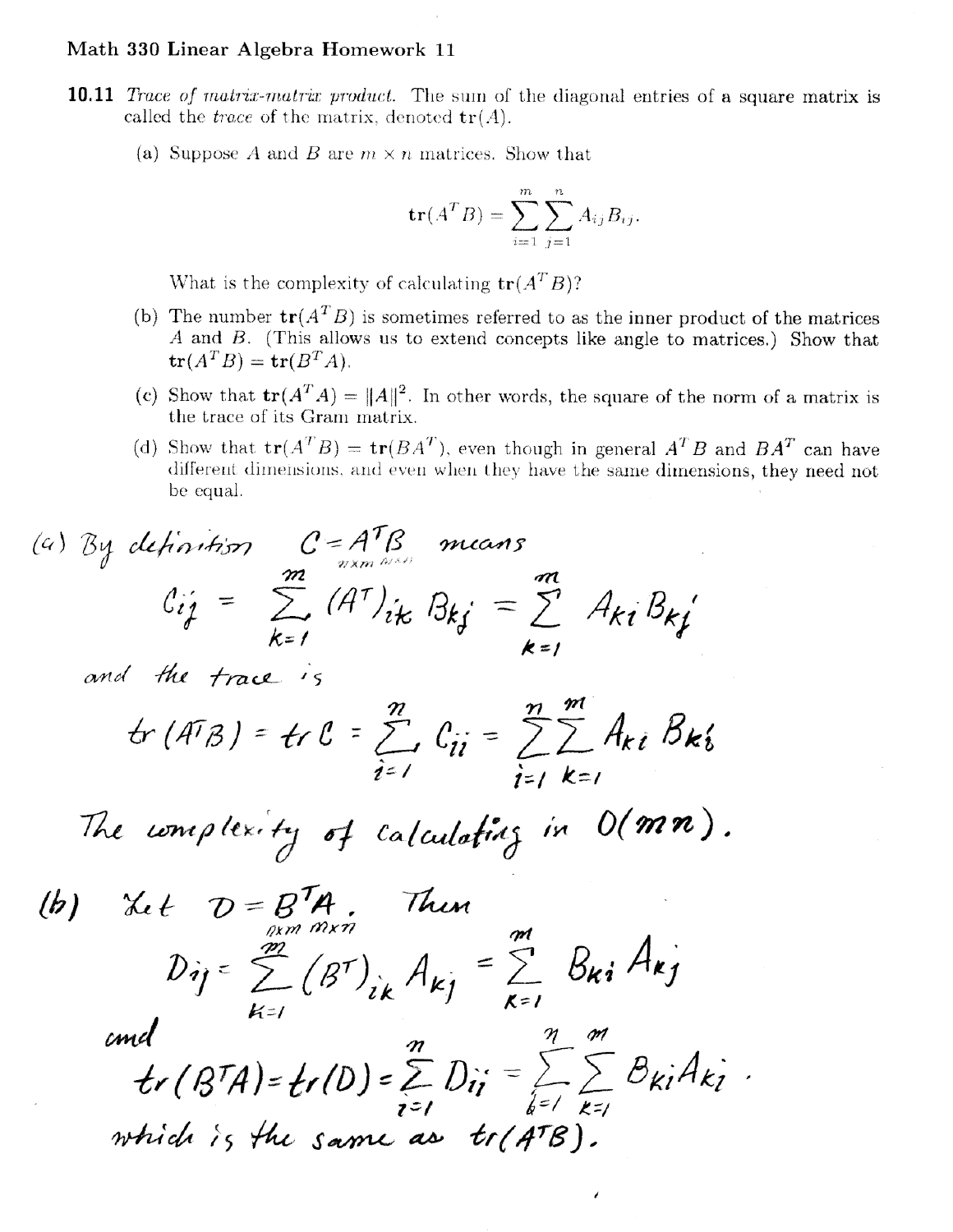10.11 continues... By definition  $||A||^2 = \sum_{i,j} |A_{ij}|^2$ . Now<br>to  $A^T A = \sum_{i=1}^{m} \sum_{j=1}^{n} A_{ij} A_{ij} = \sum_{i=1}^{m} \sum_{j=1}^{n} |A_{ij}|^2 = ||A||^2$ .  $\left(\begin{array}{c} \ell \end{array}\right)$ 

(d)  $\mathcal{U}t \in \mathcal{B}A^{\mathcal{T}}_{p_{xx}p_{x}m}$ . Then

$$
E_{ij} = \sum_{\kappa=1}^n B_{ik}(A^T)_{\kappa j} = \sum_{\kappa=1}^n B_{ik} A_{jk}
$$

and the trace is  $\pm (BA^{\gamma}) = tr(E) = \sum_{i=1}^{m} E_{ii} = \sum_{i=1}^{m} \sum_{k=1}^{n} B_{ik}A_{ik}$ 

$$
=\sum_{k=1}^{\infty}\sum_{i=1}^{\infty}B_{ik}A_{ik}=tr(A^{T}\beta).
$$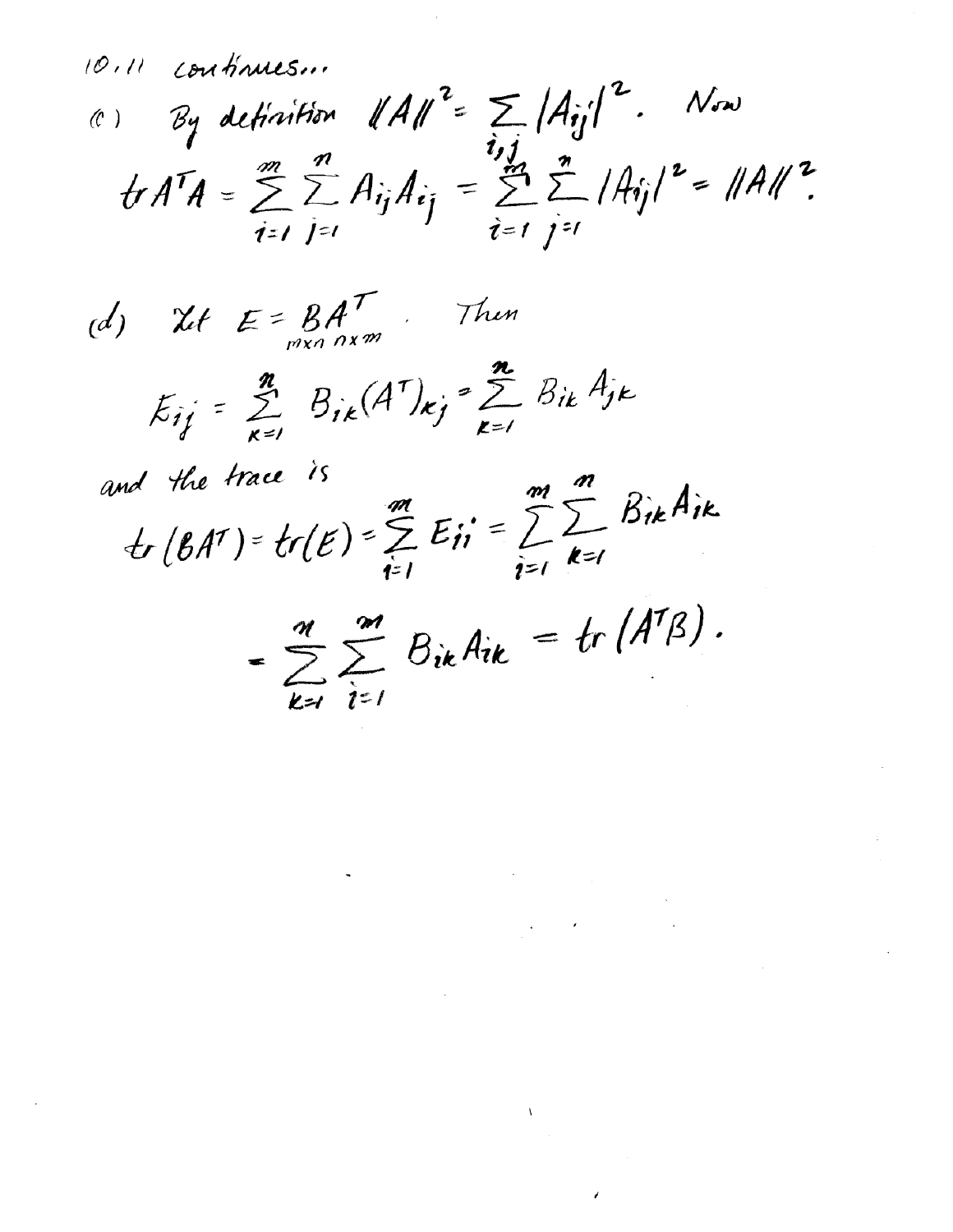**10.35** Orthogonal matrices. Let U and V be two orthogonal  $n \times n$  matrices. Show that the matrix  $UV$  and the  $(2n) \times (2n)$  matrix

$$
A = \frac{1}{\sqrt{2}} \begin{bmatrix} U & U \\ V & -V \end{bmatrix}
$$

are orthogonal.

Orthogonal means that the matrix is square and<br>that  $U^T u = I$  and  $V^T V = I$ .

$$
\mathbb{N}^{m} \mathbb{A}^{\mathcal{T}} = \frac{1}{r_{\mathcal{I}}} \begin{bmatrix} \mathbb{U}^{T} & \mathbb{V}^{T} \\ \mathbb{U}^{T} & -\mathbb{V}^{T} \end{bmatrix}
$$

Thus

$$
A^{T}A = \frac{1}{2} \begin{bmatrix} U^{T} V^{T} \\ U^{T} - V^{T} \end{bmatrix} \begin{bmatrix} U & U \\ V & -V \end{bmatrix}^{T}
$$

$$
= \frac{1}{2} \begin{bmatrix} U^{T}U + V^{T}V & U^{T}U - V^{T}V \\ U^{T}U - V^{T}V & U^{T}U + V^{T}V \end{bmatrix}
$$

$$
= \frac{1}{2} \begin{bmatrix} 2T & 0 \\ 0 & 2T \end{bmatrix} = T
$$

Thurstore the matrix A is orthogonal.

 $\mathbf V$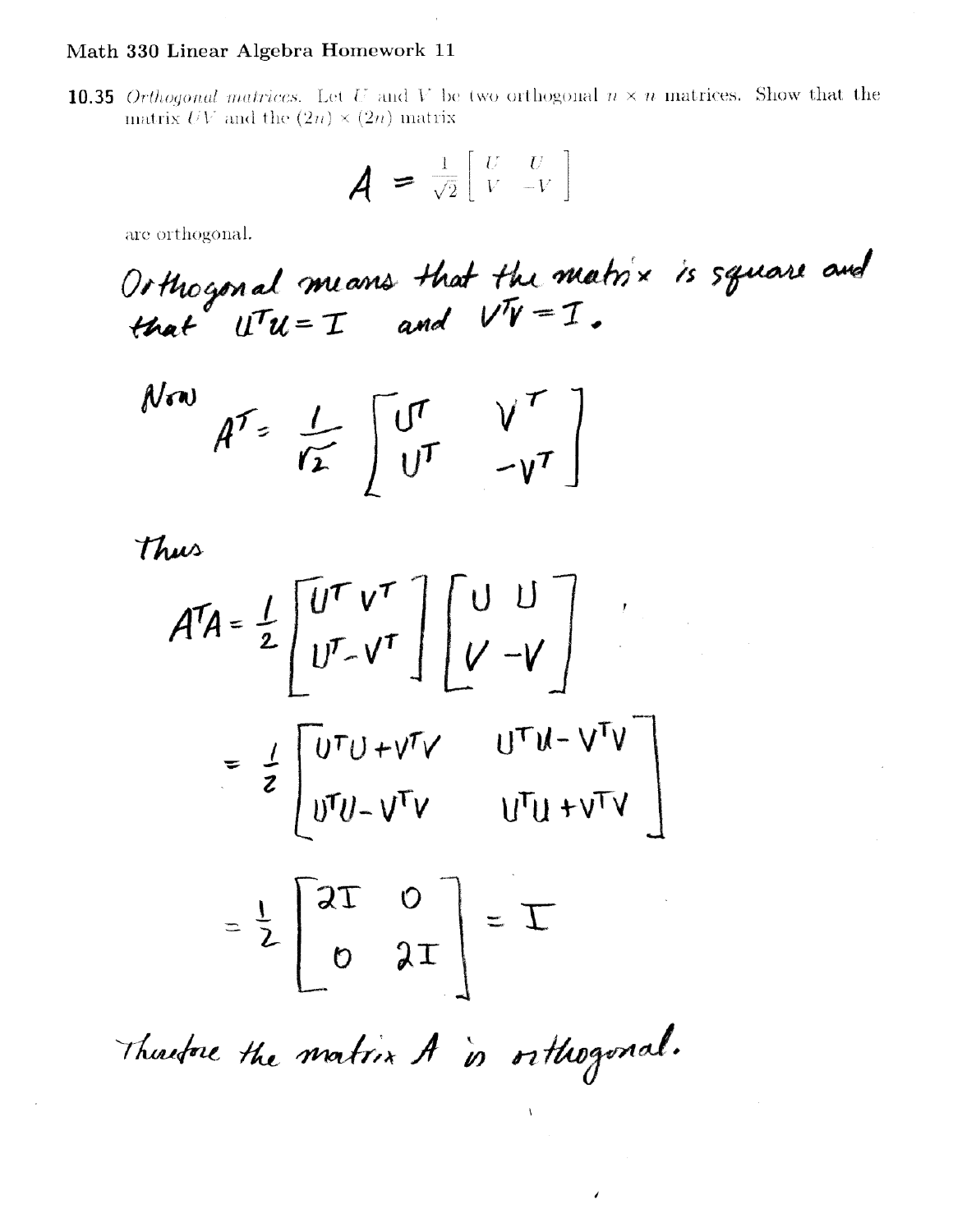10.3 State feedback control. Consider a time-invariant linear dynamical system with n-vector state  $x_t$ and *m*-vector input  $u_t$ , with dynamics

$$
x_{t+1} = Ax_t + Bu_t, \quad t = 1, 2, \dots
$$

The entries of the state often represent deviations of  $n$  quantities from their desired values, so  $x_t \approx 0$  is a goal in operation of the system. The entries of the input  $u_t$  are deviations from the standard or nominal values. For example, in an aircraft model, the states might be the deviation from the desired altitude, climb rate, speed, and angle of attack; the input  $u_t$  represents changes in the control surface angles or engine thrust from their normal values.

In *state feedback control*, the states are measured and the input is a linear function of the state,  $u_t = Kx_t$ . The  $m \times n$  matrix K is called the *state feedback gain matrix*. The state feedback gain matrix is very carefully designed, using several methods. State feedback control is very widely used in many application areas (including, for example, control of airplanes).

- (a) Open and closed-loop dynamical system. With  $u_t = 0$ , the system satisfies  $x_{t+1} = Ax_t$  for  $t = 1, 2, \ldots$ , which is called the *open-loop dynamics*. When  $u_t = Kx_t$ , the system dynamics can be expressed as  $x_{t+1} = Ax_t$ , for  $t = 1, 2, ...$ , where the  $n \times n$  matrix A is the closed-loop dynamics matrix. Find an expression for  $\tilde{A}$  in terms of  $A$ ,  $B$ , and  $K$ .
- (b) Aircraft control. The longitudinal dynamics of a 747 flying at 40000 ft at Mach 0.81 is given by

$$
A = \begin{bmatrix} .99 & .03 & -.02 & -.32 \\ .01 & .47 & 4.7 & .00 \\ .02 & -.06 & .40 & -.00 \\ .01 & -.04 & .72 & .99 \end{bmatrix}, \qquad B = \begin{bmatrix} 0.01 & 0.99 \\ -3.44 & 1.66 \\ -0.83 & 0.44 \\ -0.47 & 0.25 \end{bmatrix},
$$

where the sampling time is one second. (The state and control variables are described in more detail in the lecture on control.) We will use the state feedback matrix

$$
K = \begin{bmatrix} -.038 & .021 & .319 & -.270 \\ -.061 & -.004 & -.120 & .007 \end{bmatrix}.
$$

(The matrices A, B, and K can be found in  $747$  cruise  $\text{dyn\_data}.$  jl, so you don't have to type them in.) Plot the open-loop and closed-loop state trajectories from several nonzero initial states, such as  $x_1 = (1,0,0,0)$ , or ones that are randomly generated, from  $t = 1$  to  $t = 100$  (say). (In other words, plot  $(x_t)_i$  versus t, for  $i = 1, 2, 3, 4$ .) Would you rather be a passenger in the plane with the state feedback control turned off (*i.e.*, open-loop) or on (*i.e.*,  $closed-loop$ ?

(a) Since 
$$
x_{t+1} = Ax_t + Bu_t
$$
, then taking  $u_t = kx_t$   
and substituting it in yields  
 $x_{t+1} = At_t + B(kx_t) = (A+Bk) x_t$   
Therefore  $\tilde{A} = A+Bk$ .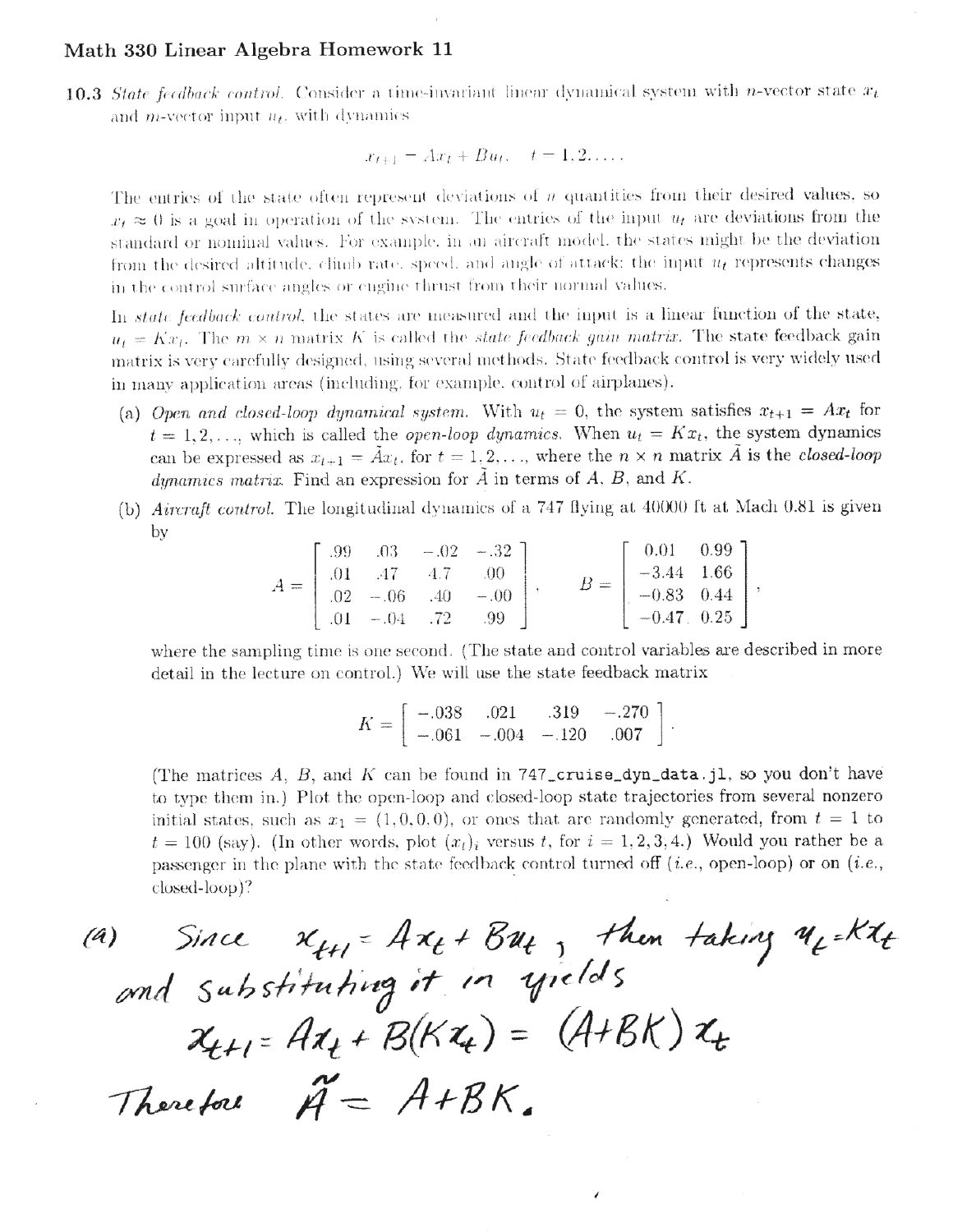# hw11p103b

December 2, 2020

## **Homework 11 Question 10.3b**

|  | $[1]:  A=[.99 \ .03 \ -.02 \ -.32;$           |
|--|-----------------------------------------------|
|  | $.01$ $.47$ $4.7$ $.0$ ;                      |
|  | $.02 - .06$ $.40$ $.0$ ;                      |
|  | $.01 - .04$ .72 .99]                          |
|  |                                               |
|  | $[1]: 4 \times 4$ Array $\{$ Float64,2 $\}$ : |
|  | 0.99<br>$0.03 - 0.02 - 0.32$                  |
|  | $0.01$ 0.47 4.7 0.0                           |
|  | $0.02 -0.06$ 0.4<br>0.0                       |
|  | $0.01 - 0.04$ 0.72<br>0.99                    |
|  | $[2]:$ B= $[0.01 \ 0.99; -3.44 \ 1.66;$       |
|  | $-0.83$ 0.44; $-0.47$ 0.25]                   |
|  |                                               |
|  | $[2]: 4×2 Array{Float64,2}:$                  |
|  | $0.01$ 0.99                                   |
|  | $-3.44$ 1.66                                  |
|  | $-0.83$ 0.44                                  |
|  | $-0.47$ 0.25                                  |
|  | $[3]:$ $K=[-.038 \ .021 \ .319 \ -.270;$      |
|  | $-.061 - .004 - .12$ .007]                    |
|  | $[3]: 2 \times 4$ Array{Float64,2}:           |
|  | $-0.038$<br>0.021<br>$0.319 - 0.27$           |
|  | $-0.061 - 0.004 - 0.12$<br>0.007              |
|  |                                               |
|  | $[4]$ : $Aclosed=A+B*K$                       |
|  | $[4]: 4 \times 4$ Array{Float64,2}:           |
|  | 0.92923<br>$0.02625 -0.13561 -0.31577$        |
|  | 0.03946<br>0.39112 3.40344<br>0.94042         |
|  | $0.0247 -0.07919 0.08243$<br>0.22718          |
|  |                                               |
|  | 0.01261<br>$-0.05087$<br>0.54007<br>1.11865   |

Plot the open-loop trajectories for  $x_1 = (1, 0, 0, 0)$  from  $t = 1$  to  $t = 100$ .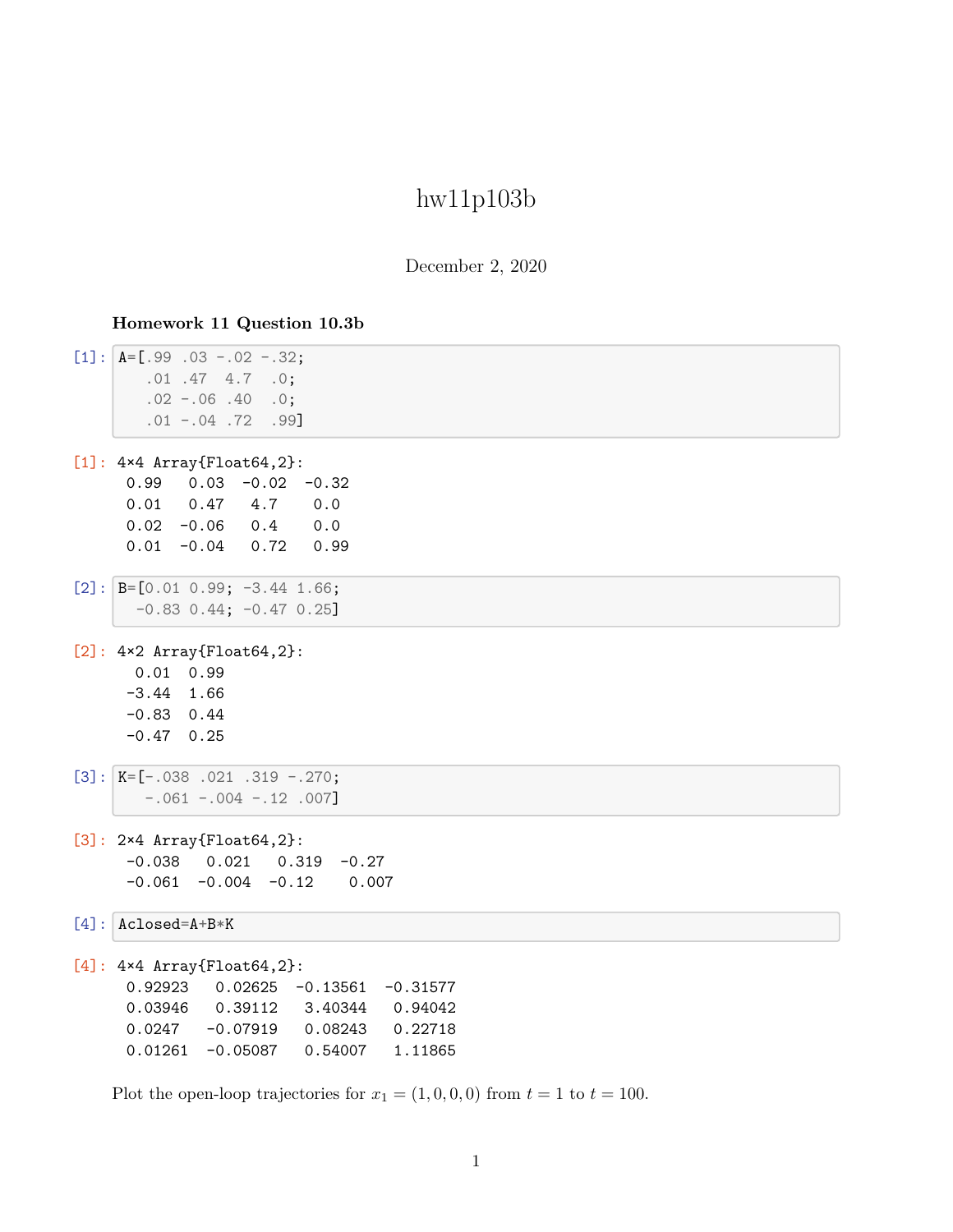$[25]$ :  $Xopen=zeros(4,100)$ ;

```
[26]: Xopen[:,1]=[1,0,0,0]for t=1:99
          Xopen[:,t+1]=A*Xopen[:,t]
      end
```
[27]: **using** Plots

[28]:  $plot(Xopen',size=[400,300]$ , legend=:bottomright)

[28]:



 $[9]$ :  $Xclosed = zeros(4,100)$ ;

 $[29]:$   $Xclosed[:, 1] = [1, 0, 0, 0]$ **for** t=1:99 Xclosed[:,t+1]=Aclosed\*Xclosed[:,t] **end**

[30]: plot(Xclosed',size=[400,300],legend=:bottomright)

[30]: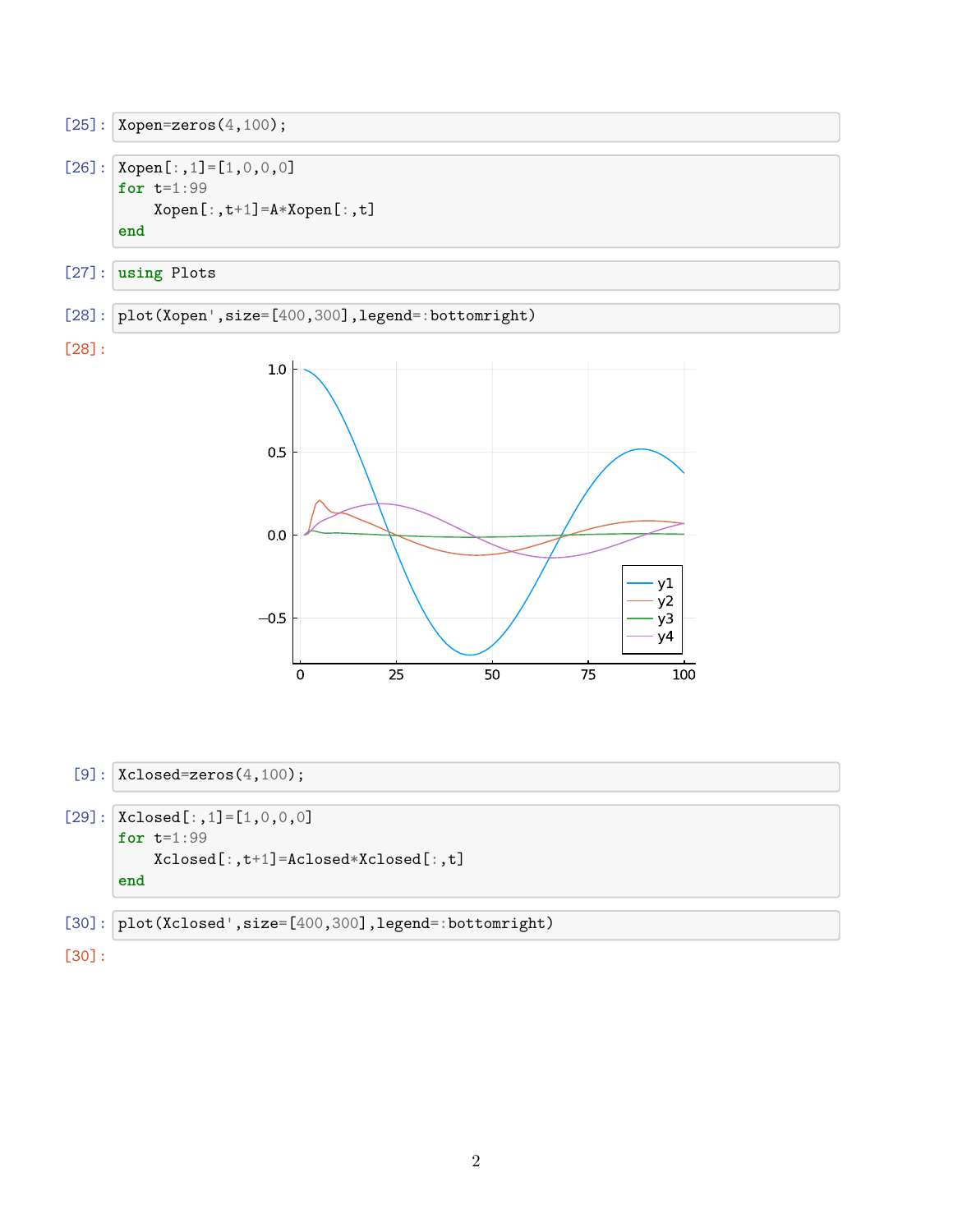

Note that the trajectories from the open-loop system oscillate up and down while the trajectories from the closed-loop system do not oscillate. While the oscillations might be exciting, I would generally prefer to be a passenger in a plane that doesn't oscillate up and down.

Here is another example starting from a random initial states.

```
[31]: randstate=rand(4)
      Xopen[:,1]=randstate
      for t=1:99
          Xopen[:,t+1]=A*Xopen[:,t]
      end
      Xclosed[:,1]=randstate
      for t=1:99
          Xclosed[:,t+1]=Aclosed*Xclosed[:,t]
      end
[32]: plot(Xopen',size=[400,300],legend=:bottomright)
```
[32]: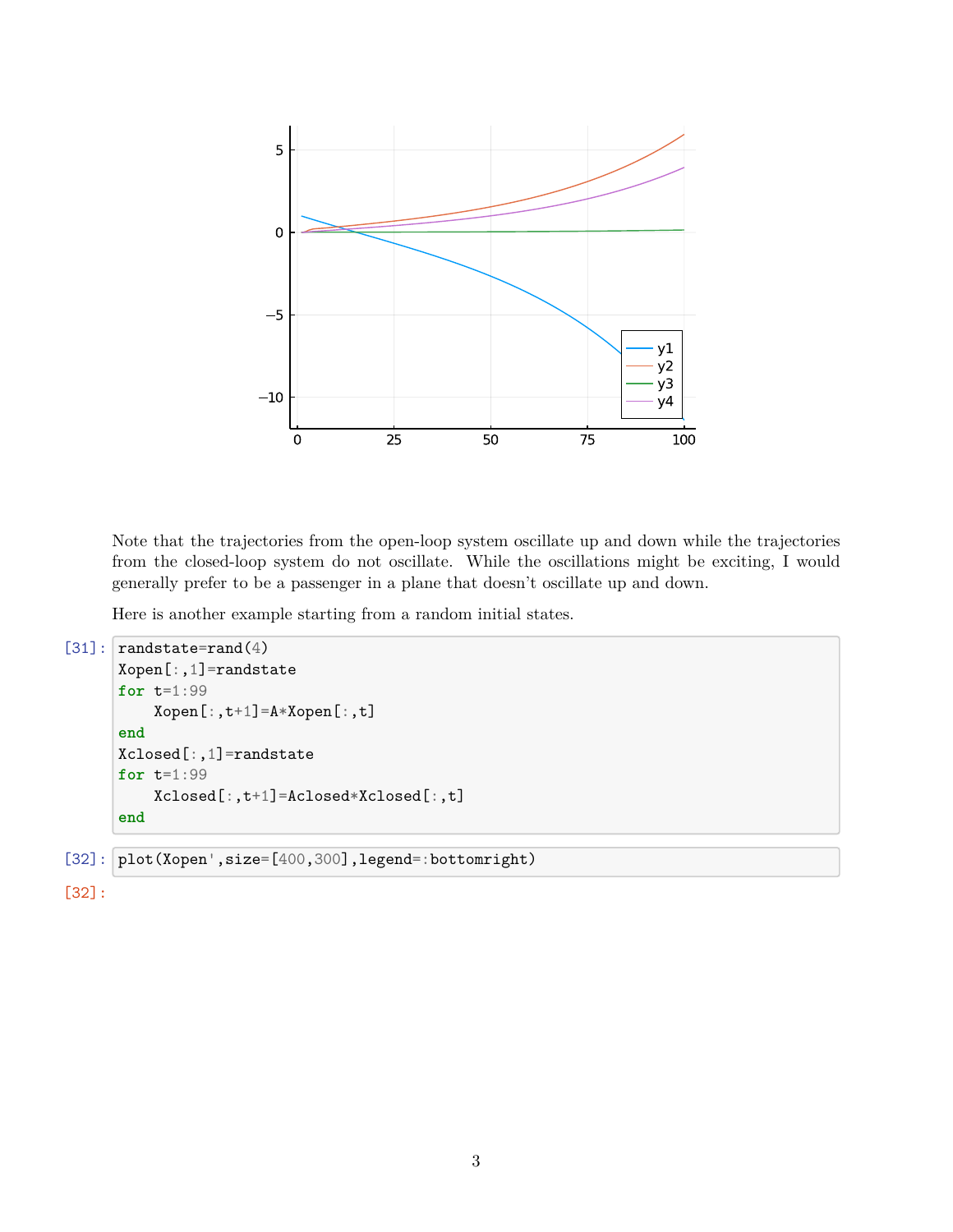



Again the open-loop trajectories oscillate while the closed-loop trajectories do not oscillate. One more example, for completeness.

```
[38]: \boxed{\text{randstate}=2*\text{rand}(4) - 1}Xopen[:,1]=randstate
```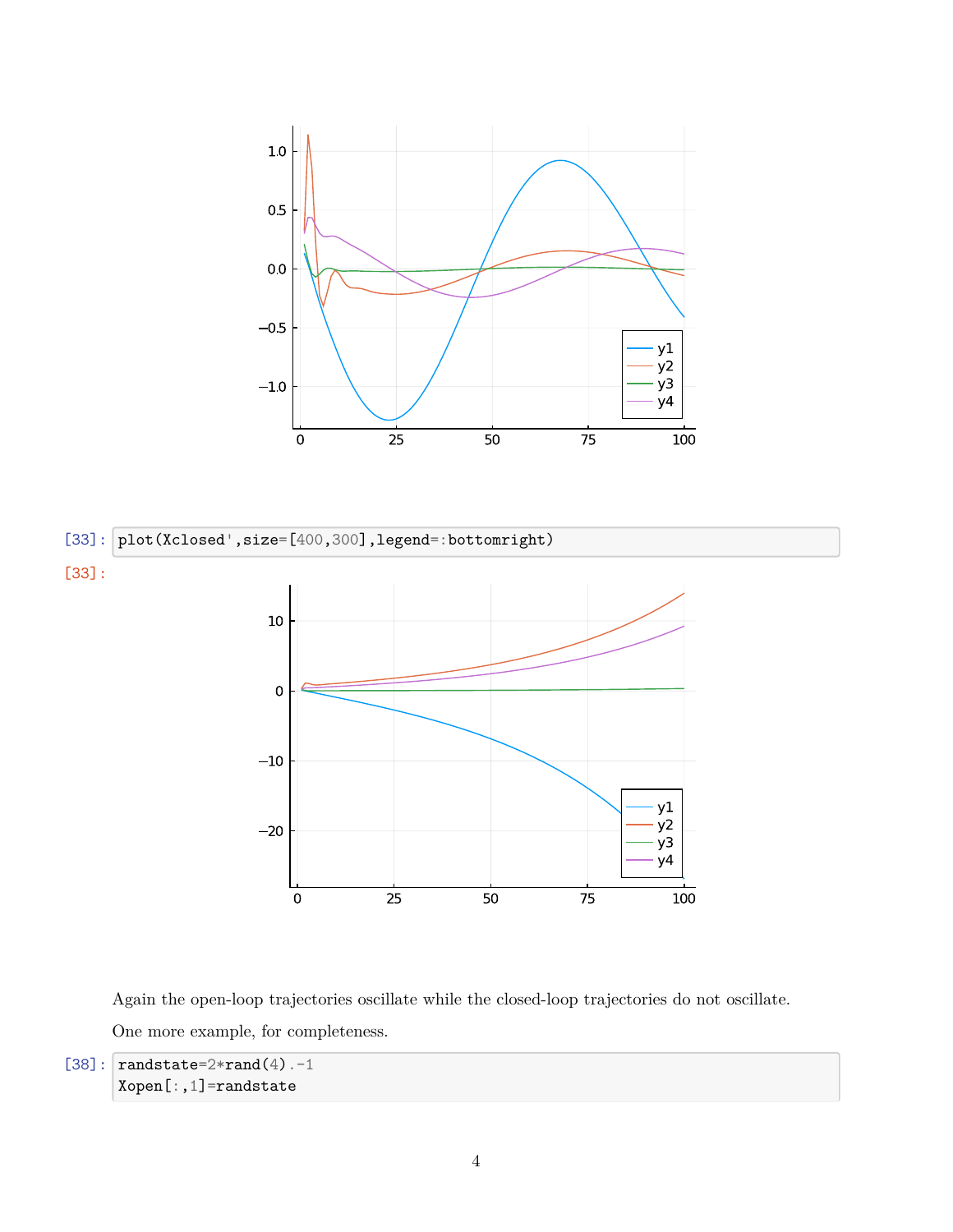```
for t=1:99
    Xopen[:,t+1]=A*Xopen[:,t]
end
Xclosed[:,1]=randstate
for t=1:99
    Xclosed[:,t+1]=Aclosed*Xclosed[:,t]
end
```
[39]: plot(Xopen',size=[400,300],legend=:bottomright)





## [40]:  $plot(Xclosed',size=[400,300],legend=:bottomright)$

[40]: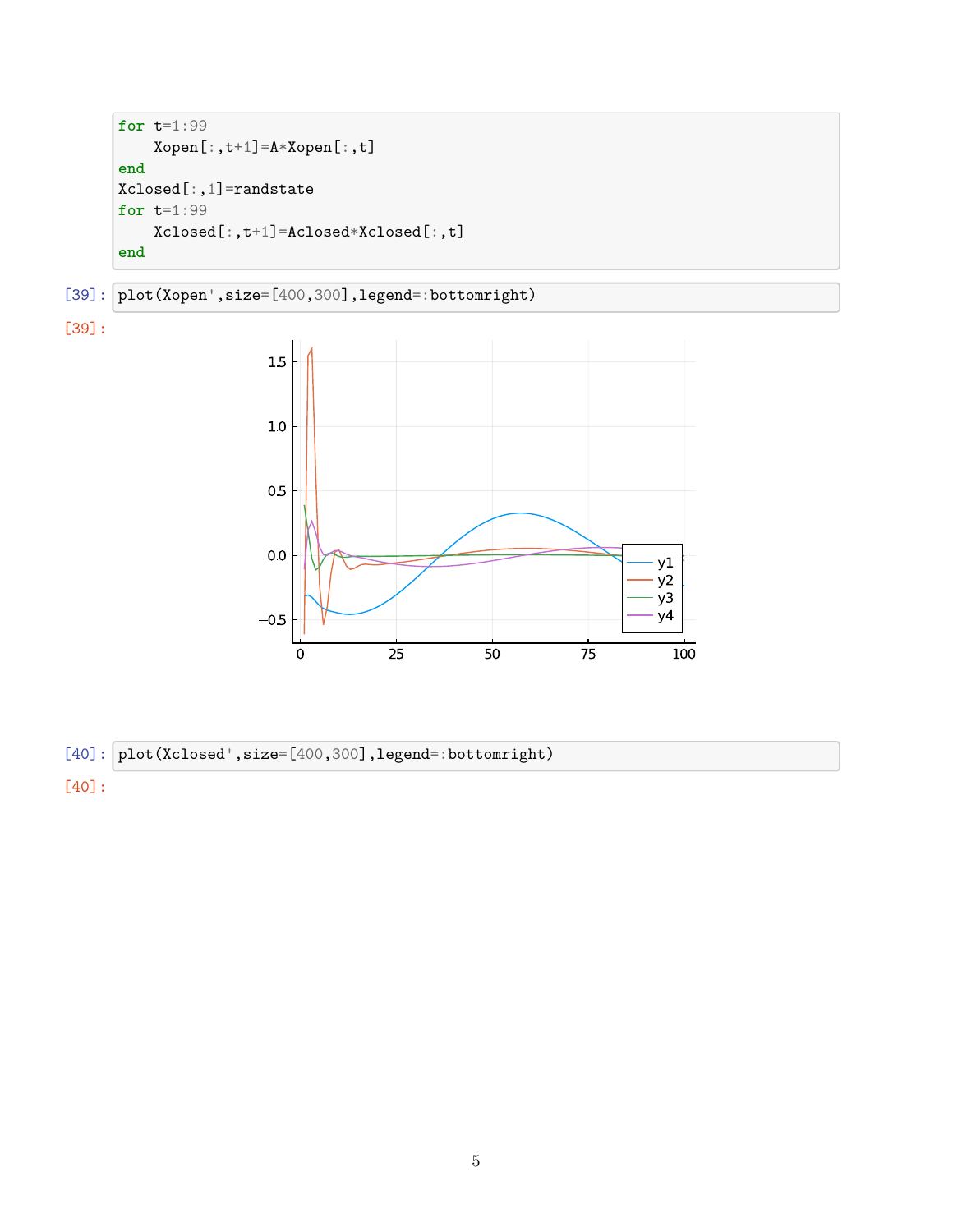

While the red curve oscillates a bit even for the closed-loop system, the amount of oscillations are less than for the open-loop system. Thus, qualitatively similar results are obtained in each of the cases.

In particular, as already explained, I would rather be a passenger in with the state feedback control turned on.

[ ]: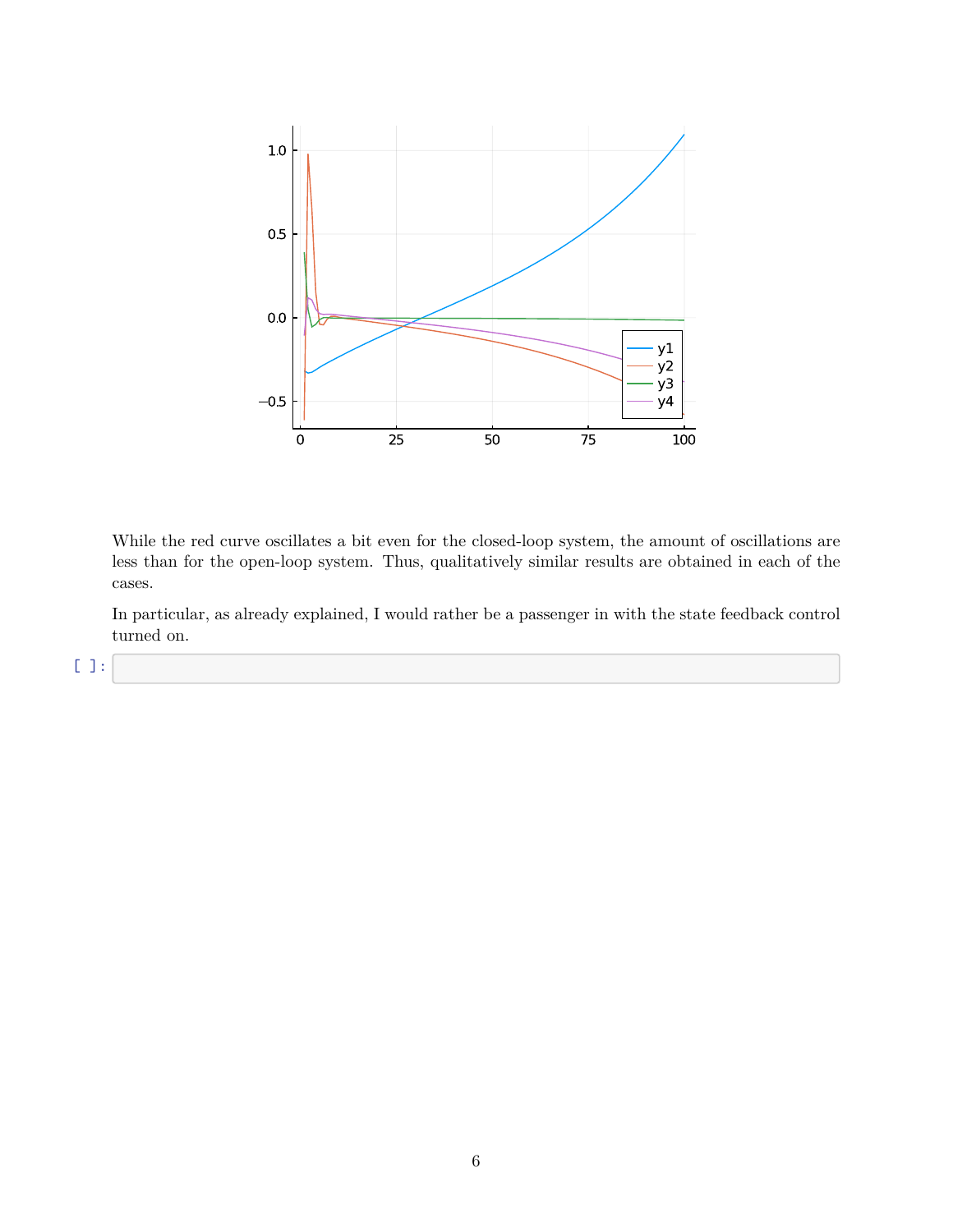- 10.7 Suppose  $F^T G = 0$ , where F and G are  $p \times k$  matrices. Determine whether each of the following statements must always be true, or can be false. 'Must be true' means the statement holds for any  $n \times k$  matrices F and G that satisfy  $F^{T}G = 0$ , without any further assumptions; 'can be false' means that there are  $n \times k$  matrices F and G that satisfy  $F^T G = 0$ , but the statement does not hold.
	- (a) Either  $F = 0$  or  $G = 0$ .
	- (b) The columns of  $F$  are orthonormal.
	- (c) Each column of  $F$  is orthogonal to each column of  $G$ .
	- (d) The matrices F and G are square or tall. *i.e.*,  $n \geq k$ .
	- (e) The columns of  $F$  are linearly dependent.

$$
\begin{array}{lll}\n\text{(d)} & \text{for the false.} & \text{For example.} & \mathcal{F} = \begin{bmatrix} 0 \\ 1 \end{bmatrix} \text{ and } \mathcal{G} = \begin{bmatrix} 1 \\ 0 \end{bmatrix} + \text{thus} \\
\mathcal{F}^{\dagger} G = \begin{bmatrix} 0 & 1 \end{bmatrix} \begin{bmatrix} 1 \\ 0 \end{bmatrix} = 0 \text{ but neither } F \text{ nor } G \text{ and } \\
\text{given, the results.}\n\end{array}
$$

معامد